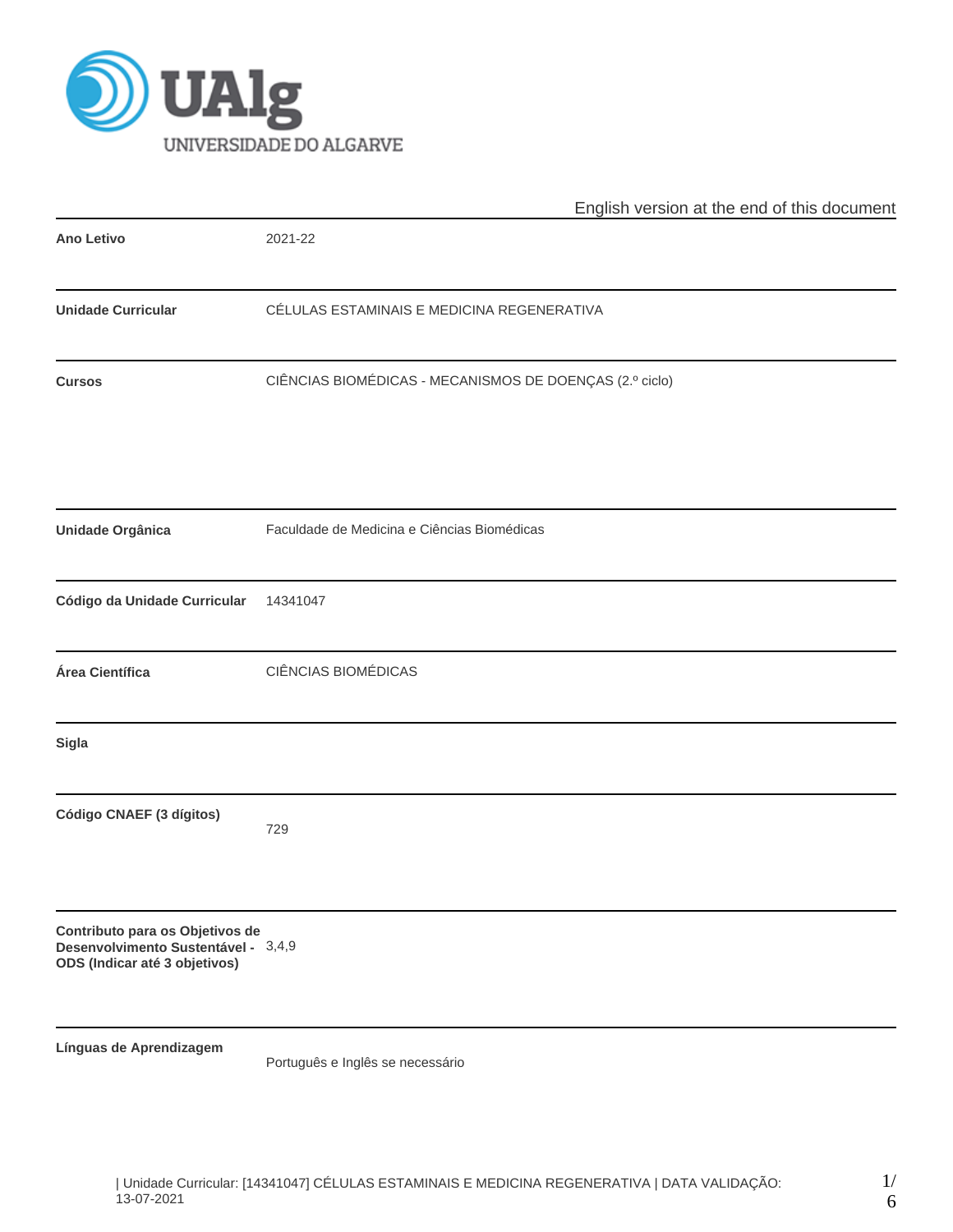

**Modalidade de ensino**

Aulas, Seminarios, trabalhos teorico praticos

**Docente Responsável** José Eduardo Marques Bragança

| <b>TIPO DE AULA</b><br><b>DOCENT</b> | ™URMAಎ | <b>TOTAL HORAS DE CONTACTO (*)</b> |
|--------------------------------------|--------|------------------------------------|
|--------------------------------------|--------|------------------------------------|

\* Para turmas lecionadas conjuntamente, apenas é contabilizada a carga horária de uma delas.

| <b>ANO</b> | <b>PERIODO DE FUNCIONAMENTO*</b> | <b>HORAS DE CONTACTO</b> | I HORAS TOTAIS DE TRABALHO | <b>ECTS</b> |
|------------|----------------------------------|--------------------------|----------------------------|-------------|
|            | S1                               | 25T; 10TP; 5S            | 168                        |             |

\* A-Anual;S-Semestral;Q-Quadrimestral;T-Trimestral

## **Precedências**

Sem precedências

## **Conhecimentos Prévios recomendados**

1º Ciclo Universitário com conhecimentos em biologia celular e molecular

## **Objetivos de aprendizagem (conhecimentos, aptidões e competências)**

Proporcionar aos estudantes os elementos básicos conceptuais e técnicos necessários para perceberem a importância dos sistemas de células estaminais no desenvolvimento e na homeostase tecidular do indivíduo adulto. Transmitir o extraordinário potencial da biologia de células estaminais e técnicas associadas em estratégias de medicina regenerativa.

#### **Conteúdos programáticos**

Conceitos básicos sobre células estaminais, o sistema de células estaminais hematopoiéticas, transplantes de medula óssea, células estaminais embrionárias e tecnologias relacionadas com estas células (transgénese, knockouts, transgénicos condicionais), seguimento de linhagens, o estado de pluripotência, diferenciação, células estaminais neurais, reprogramação e transdiferenciação, células estaminais de cancro. Apresentação de uso terapêutico atual ou em desenvolvimento das células estaminais.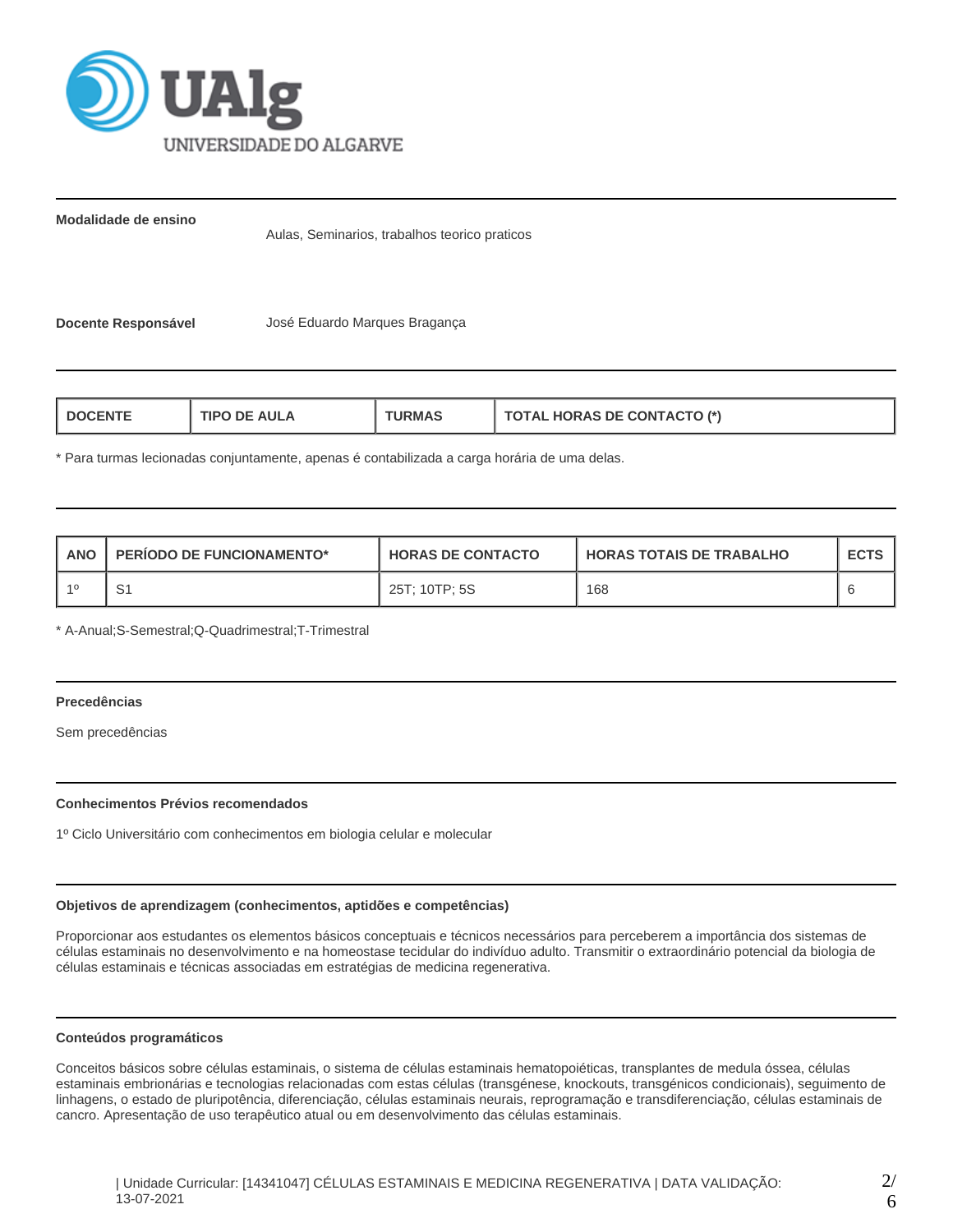

## **Metodologias de ensino (avaliação incluída)**

As aulas teóricas consistem em palestras ministradas em sala de aula equipada com projetor de slides e / ou filmes. As aulas teórico-práticas abordam aspetos metodológicos da biologia das células estaminais e medicina regenerativa e poderão incluir visitas a laboratórios de investigação trabalhando na área de células estaminais e discussões. Estas aulas implicam frequentar ou dar seminários, ou a análise e discussão de artigos científicos e/ou os resultados de experiências e estudos. A avaliação é feita por exame final (questões de múltipla escolha e de desenvolvimento), com um peso de 70% na nota final. Um relatório individual sobre um trabalho de pesquisa cujo tema será indicado no início da UC (com um peso de 10% na nota final). Os estudantes deverão apresentar um artigo de atualidade sobre a matéria lecionada sobre forma de curto seminário e (20% da nota final). Exames de recurso, melhoria ou exames extraordinarios poderam decorrer na modalidade do exame final ou por prova oral.

## **Bibliografia principal**

Rodrigues G and Roelen BAJ (2020). ¿Concepts and Applications od Stem Cell Biology ¿ A guide for students¿ Springer Nature Switzerland AG 2020. Learning Materials in Biosciences ISBN 978-3-030-43938-5 and ISBN 978-3-030-43939-2 (eBook) <https://doi.org/10.1007/978-3-030-43939-2> .

Bragança J, Lopes JAP and Silva L ¿ ¿Induced pluripotent stem cells, a giant leap for mankind therapeutic applications¿ World J. Stem Cells (2019) 11, 421-430 doi: [10.4252/wjsc.v11.i7.421](http://dx.doi.org/10.4252/wjsc.v11.i7.421)

Bragança J, Tavares A and Belo JA ¿ ¿Células estaminais e medicina regenerativa ¿ um admirável mundo novo¿ ¿ Canal BQ, 7, 4-17 (2010) [http://www.spn.org.pt/docs/canal%20bq\\_stem%20cells.pdf](http://www.spn.org.pt/docs/canal%20bq_stem%20cells.pdf)

Matias AC, Pacheco-Leyva I, Machado-Oliveira G, Oliveira DV e Bragança J ¿ ¿Células estaminais pluripotentes induzidas ¿ elenco promissor para o futuro da medicina¿ ¿ Boletim de Biotecnologia, 4, 34-36 (2013) <http://www.cienciaviva.pt/img/upload/Boletim4.pdf>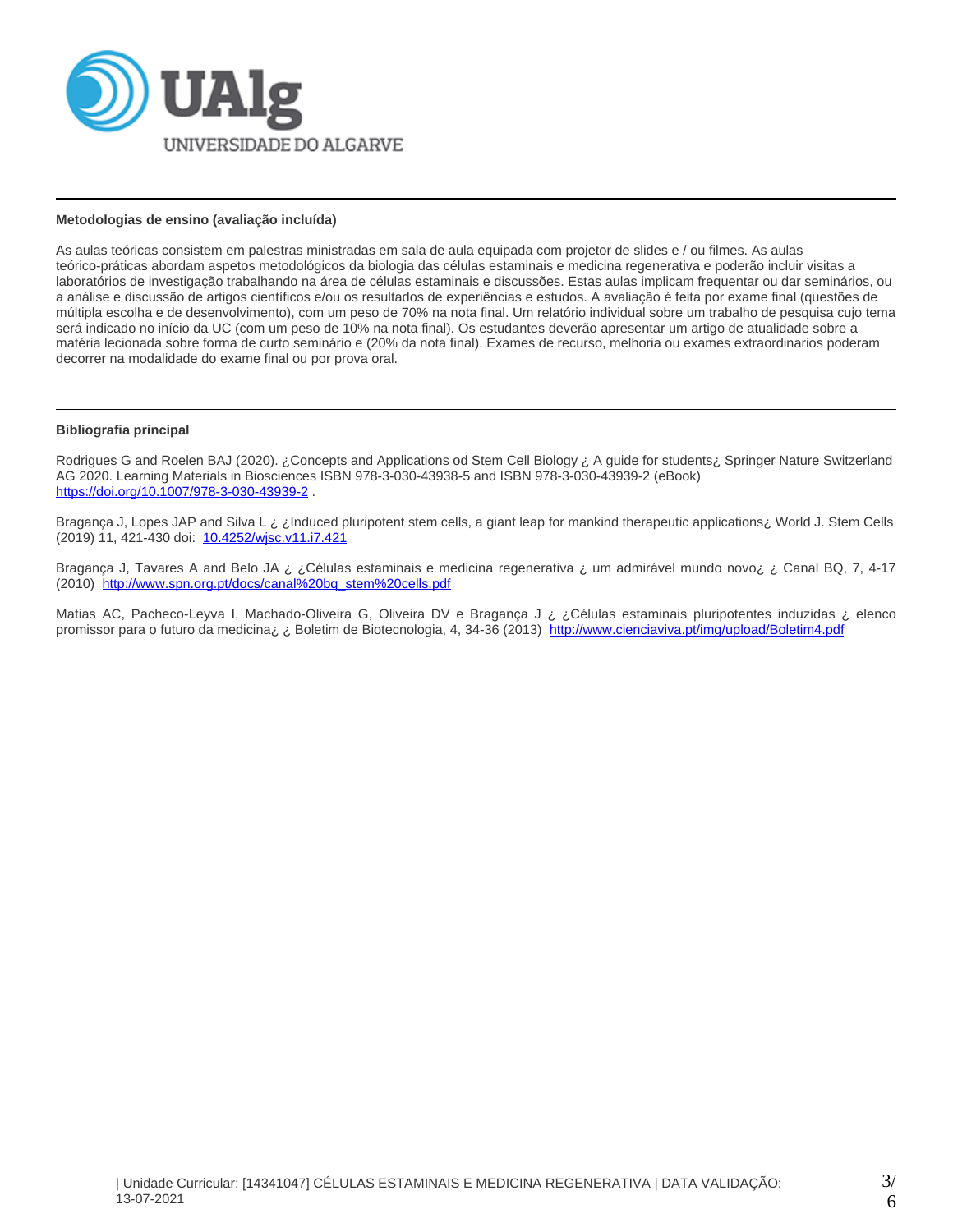

| <b>Academic Year</b>                                                                                   | 2021-22                                          |
|--------------------------------------------------------------------------------------------------------|--------------------------------------------------|
| <b>Course unit</b>                                                                                     | STEM CELLS AND REGENERATIVE MEDICINE             |
| <b>Courses</b>                                                                                         | Common Branch                                    |
| <b>Faculty / School</b>                                                                                |                                                  |
| <b>Main Scientific Area</b>                                                                            |                                                  |
| Acronym                                                                                                |                                                  |
| <b>CNAEF</b> code (3 digits)                                                                           | 729                                              |
| <b>Contribution to Sustainable</b><br><b>Development Goals - SGD</b><br>(Designate up to 3 objectives) | 3,4,9                                            |
| Language of instruction                                                                                | Portuguese/English                               |
| <b>Teaching/Learning modality</b>                                                                      | Lecture, theorico-practical clasess and seminars |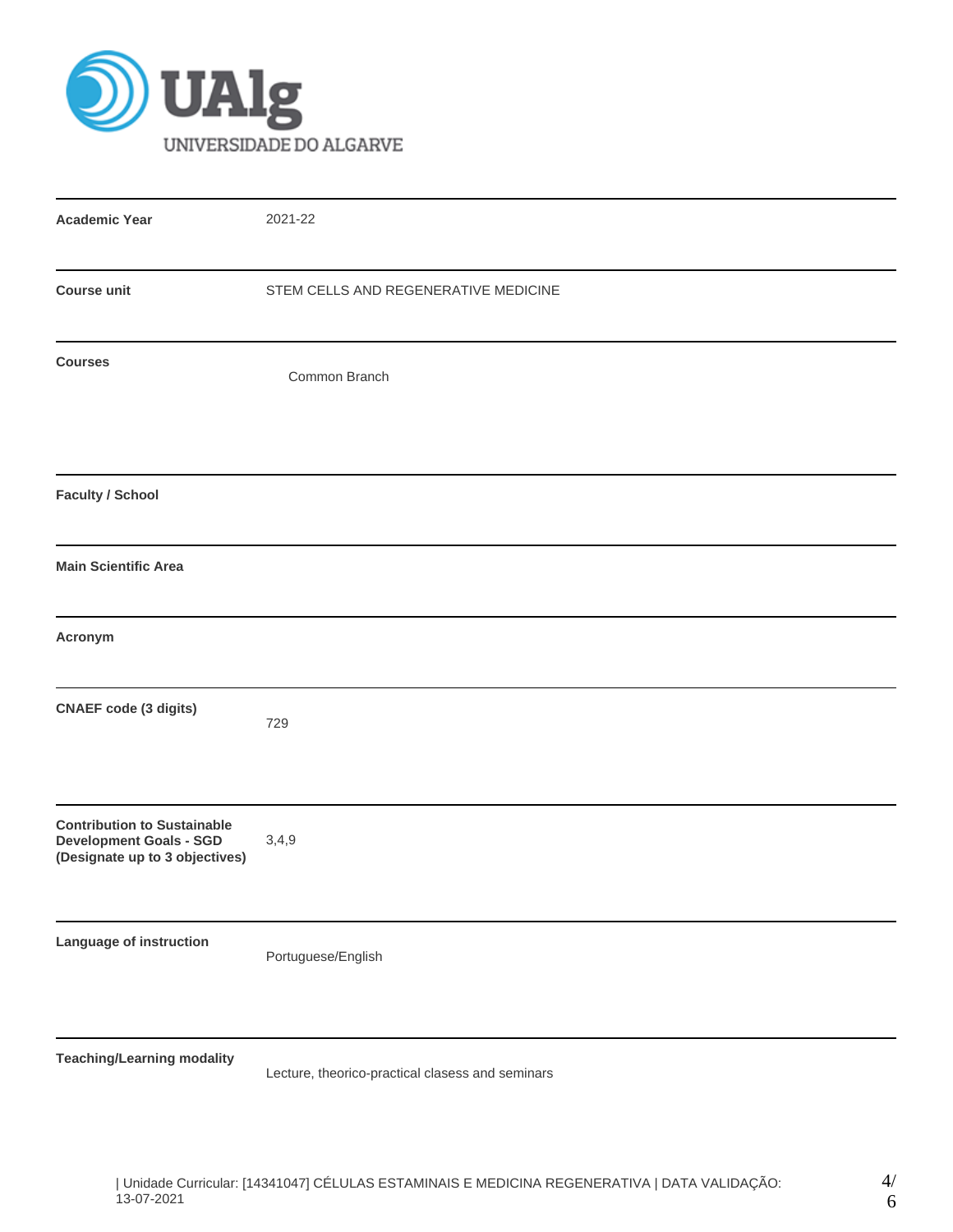

**Coordinating teacher** José Eduardo Marques Bragança

| `aack<br>staff<br>ື ເ≂αບ⊓⊞ <sub>ະວ</sub> | `vpe |  | <b>10Urs</b> |
|------------------------------------------|------|--|--------------|
|------------------------------------------|------|--|--------------|

\* For classes taught jointly, it is only accounted the workload of one.

| <b>Contact hours</b> |     | TD.             |    |  |    |     | `otal                                                                                                                        |
|----------------------|-----|-----------------|----|--|----|-----|------------------------------------------------------------------------------------------------------------------------------|
|                      | -∠≎ | $\mathsf{II1}'$ | IЮ |  | IЮ | IІC | 168                                                                                                                          |
|                      |     |                 |    |  |    |     | T. Theoretical: TD. Theoretical and prootical : DL. Drastical and laboratorial: TC. Eight Wark: C. Caminar: E. Training: OT. |

T - Theoretical; TP - Theoretical and practical ; PL - Practical and laboratorial; TC - Field Work; S - Seminar; E - Training; OT - Tutorial; O - Other

### **Pre-requisites**

no pre-requisites

## **Prior knowledge and skills**

First university cycle (BSc) with knowledge in cell and moelcular biology

# **The students intended learning outcomes (knowledge, skills and competences)**

Provide students with the basic conceptual and technical elements necessary stem cells in the development and tissue homeostasis of the adult individ stem cells and associated techniques in regenerative medicine strategies.

**Syllabus**

Basic concepts about stem cells, the hematopoietic stem cell system, bone embryonic stem cells and technologies related to these cells (transgenic cancer stem cells. Presentation of current or developing therapeutic use